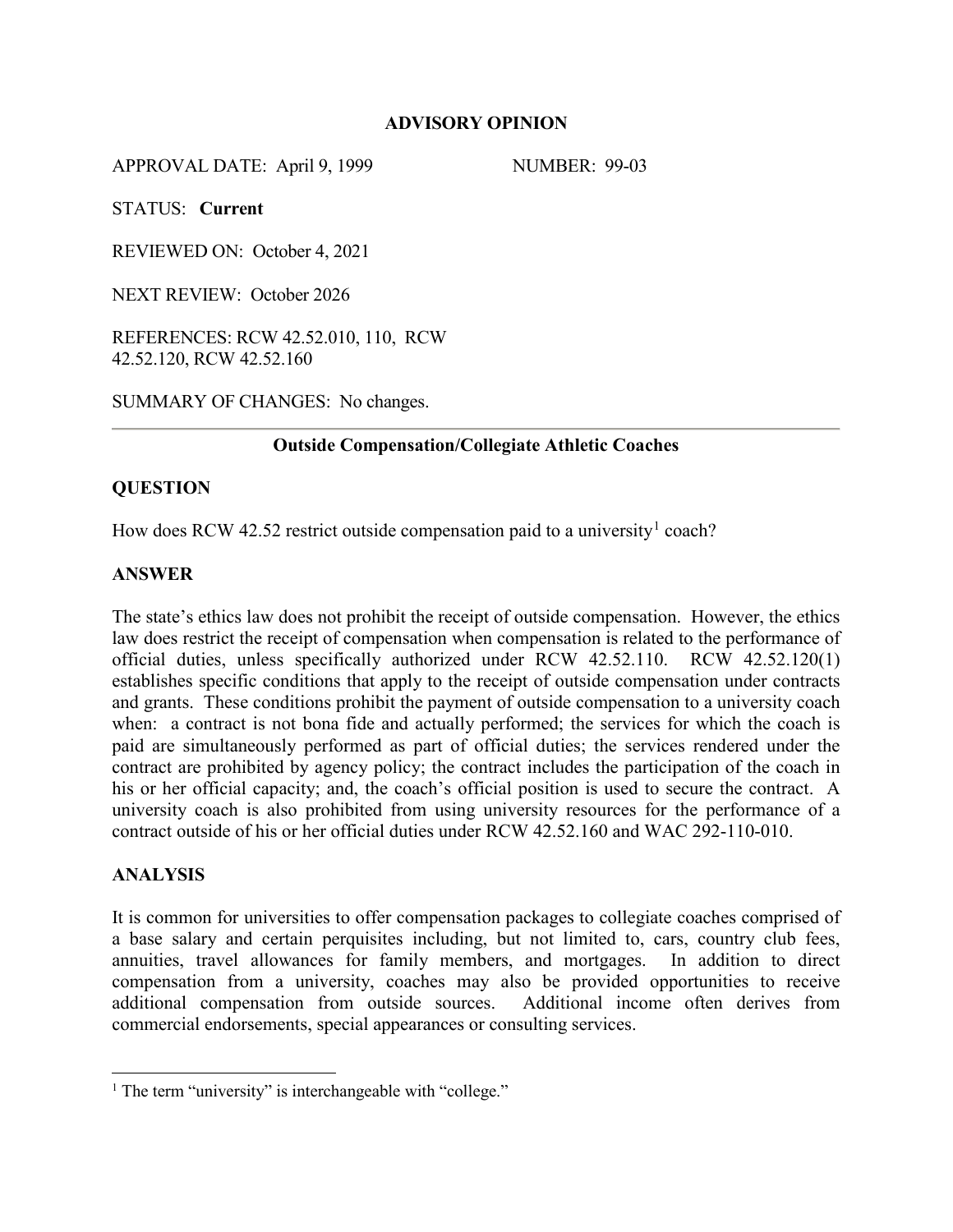Chapter 42.52 RCW does not prohibit the receipt of outside compensation for state employees. However, certain provisions of this chapter may limit what state employees may receive depending on who makes payment and the services performed for such payment.

# **RCW 42.52.110, Compensation for official duties or nonperformance.**

RCW 42.52.110 limits the receipt of outside compensation for the performance or nonperformance of official duties, but contains specific exemptions for state employees of institutions of higher education:

No state officer or state employee may, directly or indirectly, ask for or give or receive or agree to receive any compensation, gift, reward, or gratuity from a source for performing or deferring the performance of any official duty unless otherwise authorized by law except: (1) the state of Washington; or (2) in the case of officers or employees of institutions of higher education or of the \*Spokane intercollegiate research and technology institute<sup>[2](#page-1-0)</sup>, a governmental agency, an agency or instrumentality of a governmental entity, or a non-profit corporation organized for the support and benefit of the state employee's agency or other state agencies pursuant to an agreement with the state employee's agency. [Emphasis added]

As used in the statute, "official duty" means "those duties within the specific scope of employment of the state employee as defined by the employee's agency or by statute or the state Constitution." RCW 42.52.010(12). Examples of official duties common to coaches include, but are not limited to, making appearances on televised programs, radio shows, or other events as required under contract with a university; wearing sports apparel and shoes from a specific vendor pursuant to a contract between the institution and the vendor; and, taking teams to postseason games, or winning games and titles.

Under RCW 42.52.110, a coach performing these official duties is limited to receiving compensation from the state of Washington, a governmental entity, an agency or instrumentality of a governmental entity, or a non-profit corporation, provided the non-profit was organized for the support and benefit of the institution pursuant to an agreement with that institution.

## **RCW 42.52.120, Compensation for outside activities.**

While RCW 42.52.110 addresses who may compensate a state employee for the performance of an official duty, RCW 42.52.120(1) provides specific conditions under which compensation may be received for the performance of contracts or grants outside of official duties. This provision provides in pertinent part:

> (1) No state officer or state employee may receive any thing of economic value under any contract or grant outside of his or her official duties. The prohibition in this subsection does not apply where the state officer or state employee has

<span id="page-1-0"></span><sup>&</sup>lt;sup>2</sup> Spokane intercollegiate research and technology institute was abolished by 2011 1st sp.s. c 14 § 17.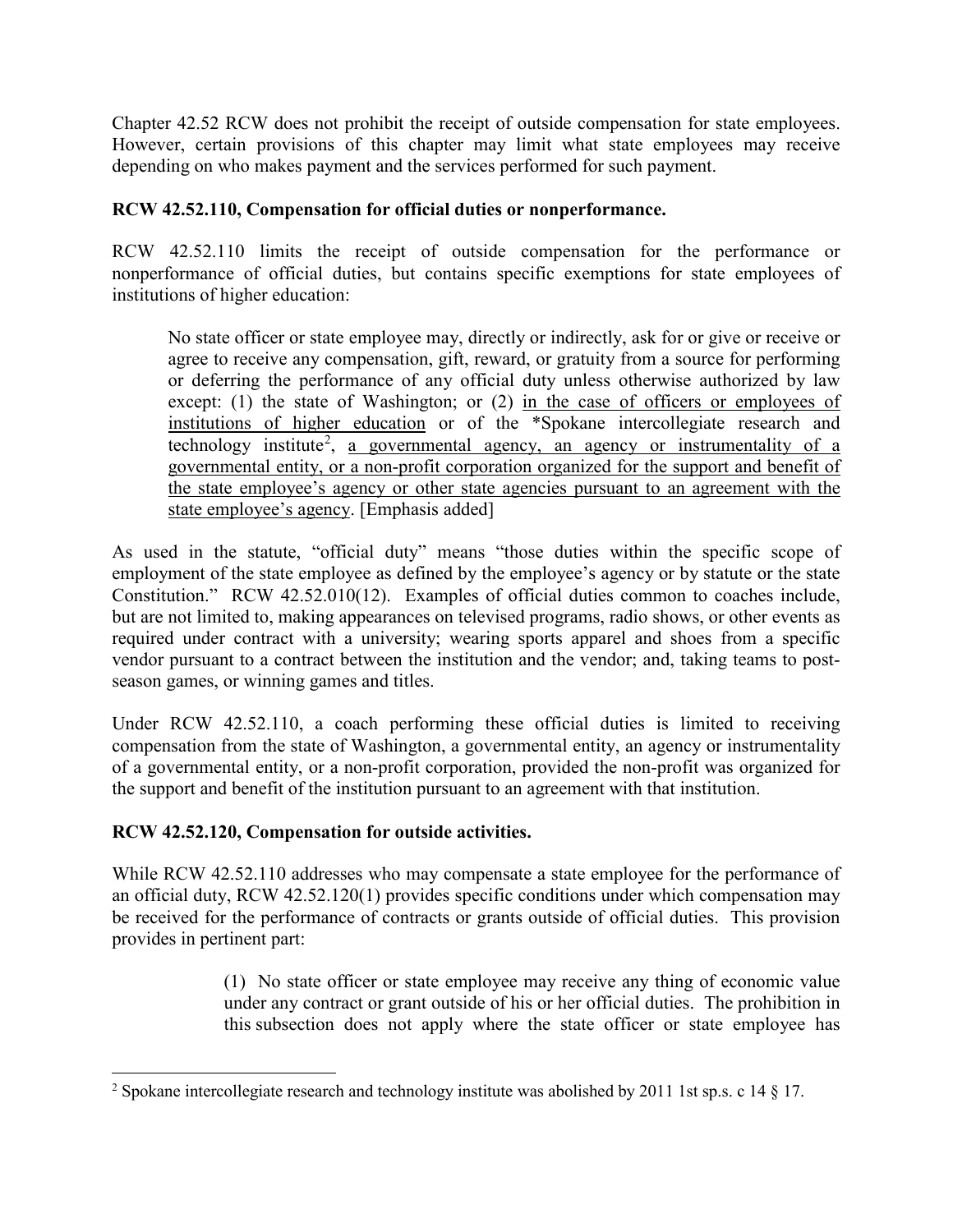complied with RCW  $42.52.030(2)^3$  $42.52.030(2)^3$  $42.52.030(2)^3$  or each of the following conditions are met:

- (a) The contract or grant is bona fide and actually performed;
- (b) The performance or administration of the contract or grant is not within the course of the officer's or employee's official duties, or is not under the officer's or employee's official supervision;
- (c) The performance of the contract or grant is not prohibited by RCW 42.52.040 or by applicable laws or rules governing outside employment for the officer or employee;
- (d) The contract or grant is neither performed for nor compensated by any person from whom such officer or employee would be prohibited by RCW  $42.52.150(4)$  from receiving a gift;
- (e) The contract or grant is not one expressly created or authorized by the officer or employee in his or her official capacity;…[4](#page-2-1)

Under RCW 42.52.120(1), a university coach may receive outside compensation from a private company for services performed outside his or her official duties only if each of these conditions is met. The requirement of each condition as it relates to the acceptance of outside compensation by collegiate coaches is discussed below.

## **RCW 42.52.120(1)(a), Contracts must be bona fide and actually performed.**

RCW 42.52.120(1)(a) states that one condition under which a state employee may receive something of value outside his or her official duties is when a contract or grant is "bona fide and actually performed." This provision prohibits state employees from obtaining payments under outside contracts solely by virtue of their state position in which an obligation of the employee is illusory.

Under this provision a university coach must "actually perform" the outside contract. A coach may not receive money under a contract by agreeing to perform one or more obligations, and then fail to perform each obligation. For example, if a coach agrees to accept payment for making three television appearances for a company, and then makes only one appearance, his or her acceptance of compensation under the contract violates RCW 42.52.120(1).

Moreover, a contract must be "bona fide". Though not defined by statute, bona fide generally means "in good faith." Webster's 3d International Dictionary. If a coach enters into an outside

<span id="page-2-0"></span> $\overline{a}$ <sup>3</sup> RCW [42.52.030](http://app.leg.wa.gov/RCW/default.aspx?cite=42.52.030) was amended by 2005 c 106  $\S$  2, deleting subsection (2).

<span id="page-2-1"></span><sup>&</sup>lt;sup>4</sup> RCW 42.52.120(1)(f) also prohibits an outside contract or grant that might require the disclosure of confidential information. Because this prohibition would not appear to apply to outside contracts for collegiate coaches, it is not further discussed in this Advisory Opinion.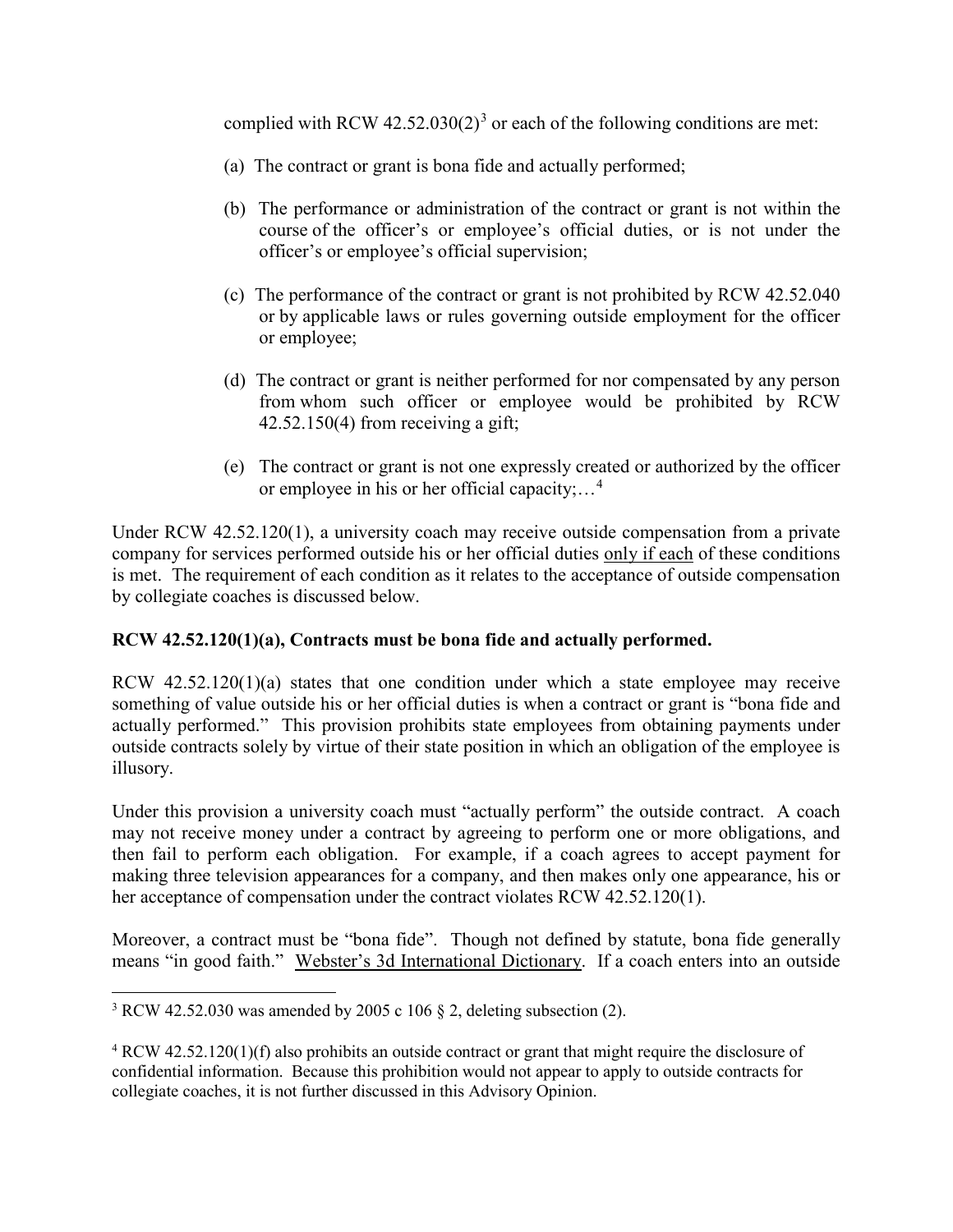contract with a company under which payment to the coach clearly exceeds the value of his or her performance, acceptance of payment under the contact may violate RCW 42.52.120(1)(a) because the contract is not bona fide. For example, a shoe company offers to pay a coach an exceedingly large sum of money simply to wear its shoes outside of official duties. In this case, such a contract may not be bona fide.

# **RCW 42.52.120(1)(b), Performance of outside contract may not be within the course of official duties.**

RCW 42.52.120(1)(b) states that one condition under which a state employee may receive something of value outside his or her official duties is when the performance of a contract or grant is not within the course of official duties. An employee acts "in the course of employment" when "engaged at the time in the furtherance of the employer's interest." Elder v. Cisco Construction Co., 52 Wn.2d 241, 245, 324 P.2d 1082 (1958). Thus, RCW 42.52.120(1)(b) prohibits a state employee from receiving pay from a third party for simultaneously performing a act that is performed as a state duty. This provision would prevent a coach from accepting compensation from a company for wearing its products while coaching, or for requiring players to wear a company's products or use its equipment.

# **RCW 42.52.120(1)(c), Outside contract is not prohibited by applicable laws or rules governing outside employment.**

RCW  $42.52.120(1)(c)^5$  $42.52.120(1)(c)^5$  $42.52.120(1)(c)^5$  states that one condition under which a state employee may receive something of value outside his or her official duties is when the performance of a contract or grant is not prohibited by "applicable laws and rules" governing outside employment.<sup>[6](#page-3-1)</sup> For example, if a university has a policy that prohibits its employees from making commercial endorsements, a coach would violate RCW 42.52.120(1)(c) if he or she received compensation under an outside contract for making commercial endorsements. A violation would occur even if the institution's officials ignored such a policy and approved the receipt of compensation by a coach for the commercial endorsements.

## **RCW 42.52.120(1)(d), Contract may not be performed for nor compensated by any person from whom an employee is prohibited under RCW 42.52.150(4) from receiving a gift.**

RCW 42.52.120(1)(d) states that one condition under which a state employee may receive something of value outside his or her official duties is when a contract is not performed for nor

 $\overline{a}$ 

<span id="page-3-0"></span> $5$  RCW 42.52.120(1)(c) also states that a contract may not be prohibited by RCW 42.52.040. That section of the statute restricts a state employee from assisting another person in a transaction involving the state. Because this provision has no apparent application to the receipt of outside compensation by collegiate coaches, it is not further discussed in this Advisory Opinion.

<span id="page-3-1"></span><sup>6</sup> The term "applicable laws" would include statutes enacted by the legislature in the Revised Code of Washington (RCW), as well as rules adopted by agencies in the Washington Administrative Code (WAC). Because RCW 42.52.120(1)(c) differentiates between "laws" and "rules", the term "rules" as used in the statute includes an agency's policies and procedures not adopted in the WAC.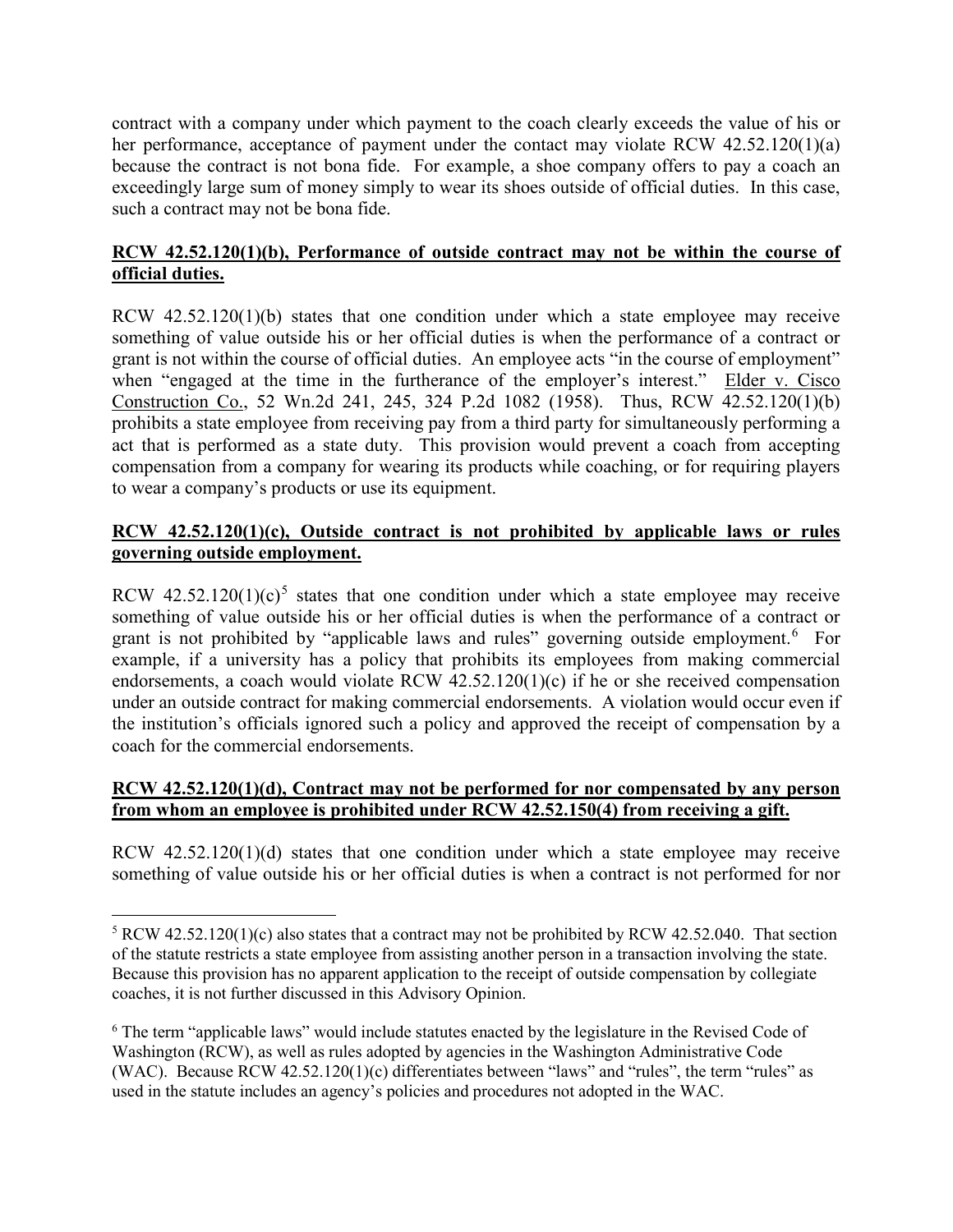compensation by a person from whom the employee would be prohibited from accepting a gift under RCW 42.52.150(4). RCW 42.52.150(4), however, does not strictly prohibit the acceptance of gifts by a state employee. Rather, this section limits the acceptance of certain items for:

> …a state officer or employee of a regulatory agency or of an agency that seeks to acquire goods and services who participates in regulatory or contractual matters may receive, accept, take, or seek, directly or indirectly **only the following items** from a person regulated by the agency or from a person who seeks to provide goods and services to the agency…[Emphasis added.]

The statute goes on to list those items which the state employee may receive. Under RCW  $42.52.120(1)(d)$  and  $42.52.150(4)$ , for example, if a university contracts to purchase equipment or sports apparel from a company, and a coach participates either in the contract, or in decisions relating to the acquisition of equipment from the company, that coach is prohibited from accepting outside compensation from the company unless the form of compensation is specifically permitted under RCW 42.52.150(4).

## **RCW 42.52.120(1)(e), Contract not expressly created or authorized by the employee in his or her official capacity.**

RCW 42.52.120(1)(e) states one condition under which a state employee may receive something of value under a contract or grant outside his or her official duties is when the contract or grant is neither expressly created nor authorized by the employee in his or her official capacity. RCW 42.52.120(1)(e) may be violated if a coach actually identifies himself or herself as a university coach or employee in signing the outside contract.

This condition is also violated when the contract requires the coach to perform services or acts that he or she could only perform as a coach, including but not limited to, requiring a team to use certain products; wearing certain clothes while coaching; identifying oneself as a coach in commercials; using university or college trademarks in commercials; and, appearing on a coaches' show affiliated with the university.

RCW 42.52.120(1)(e) is not violated, for example, if a coach makes commercials in which he or she is not identified as the coach; makes appearances for a sporting goods company in a personal capacity; or consults with a sporting goods company in a personal capacity.

## **RCW 42.52.130, Honoraria.**

Another provision in the state's ethics law that may affect university coaches is the receipt of honoraria. RCW 42.52.130 states in pertinent part:

> (1) No state officer or state employee may receive honoraria unless specifically authorized by the agency where they serve as state officer or state employee. (2) An agency may not permit honoraria under the following circumstances: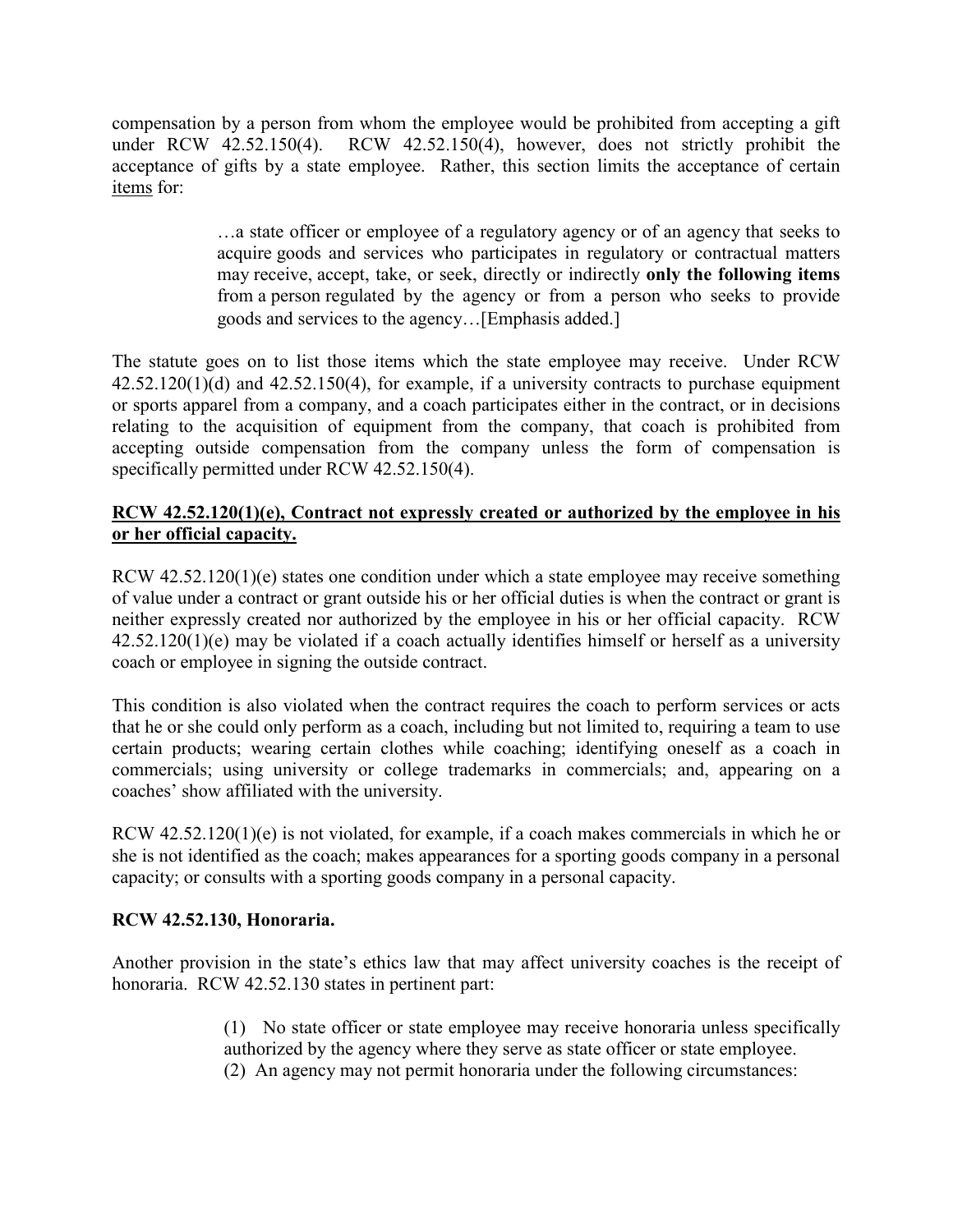(a) The person offering the honorarium is seeking or is reasonably expected to seek contractual relations with or a grant from the employer of the state officer or state employee, and the officer or employee is in a position to participate in the terms or the award of the contract or grant;...<sup>[7](#page-5-0)</sup>

"Honorarium" means "money or thing of value offered to a state officer or state employee for a speech, appearance, article, or similar activity in connection with the state officer's or state employee's official role." RCW 42.52.010(11). An honorarium does not include travel, lodging, or subsistence expenses, which are gifts. RCW 42.52.150(1).

For the purposes of our analysis, a distinction must be made between an "honorarium" and the "receipt of compensation under contracts or grants" which is subject to the more restrictive provisions of RCW 42.52.120(1). As defined, an honorarium would apply to the receipt of compensation for a single article, appearance, or similar activity, without the state officer or state employee incurring additional obligations.<sup>[8](#page-5-1)</sup> All other compensation is subject to the limitations under RCW 42.52.110 and RCW 42.52.120.<sup>[9](#page-5-2)</sup>

A state employee may not receive an honorarium for performing an official duty, because such receipt of such a payment may violate RCW 42.52.110. However, under RCW 42.52.130 a state employee may receive an honorarium for "an activity in connection with his or her state position." RCW 42.52.010(11). For example, a university coach could receive an honorarium for giving a speech or writing an article on his or her coaching philosophy, or for making an appearance at a sports clinic. These activities, while not part of a coach's official duties, are activities "in connection with" a coach's official duties.

RCW 42.52.130(1) provides that an honorarium must be approved by the employing agency. An agency cannot approve an honorarium, however, if the entity offering the honorarium is reasonably expected to contract with the agency, and the employee may be in a position to participate in the terms of the contract. RCW 42.52.130(2). Under this condition, a university or college could not approve a coach's honorarium from a sporting goods company when the coach participated in the university's decision to contract for the purchase of goods from the company.

## **RCW 42.52.160, Use of persons, money, or property for private gain.**

<span id="page-5-0"></span> $7 RCW 42.52.130(2)(b)$  and (c) list further restrictions on the receipt of honoraria; however, these restrictions have no apparent application to collegiate coaches and are not further discussed in this Advisory Opinion.

<span id="page-5-1"></span><sup>8</sup> In the Board's review of the University of Washington's ethics policies, the Board iterated this distinction when it advised the University that receipt of compensation by faculty and staff for service on boards, commissions, and committees did not constitute honoraria, but rather compensation and was therefore subject to the provisions of RCW 42.52.110 and 42.52.120. See Board's letter to the University of Washington, November 13, 1998.

<span id="page-5-2"></span><sup>&</sup>lt;sup>9</sup> In this context, appearing on a series of coach's shows to discuss the university team or conducting a sports camp would involve multiple obligations, and thus would fall under the provisions of RCW 42.52.120, rather than the honorarium provision under RCW 42.52.130.